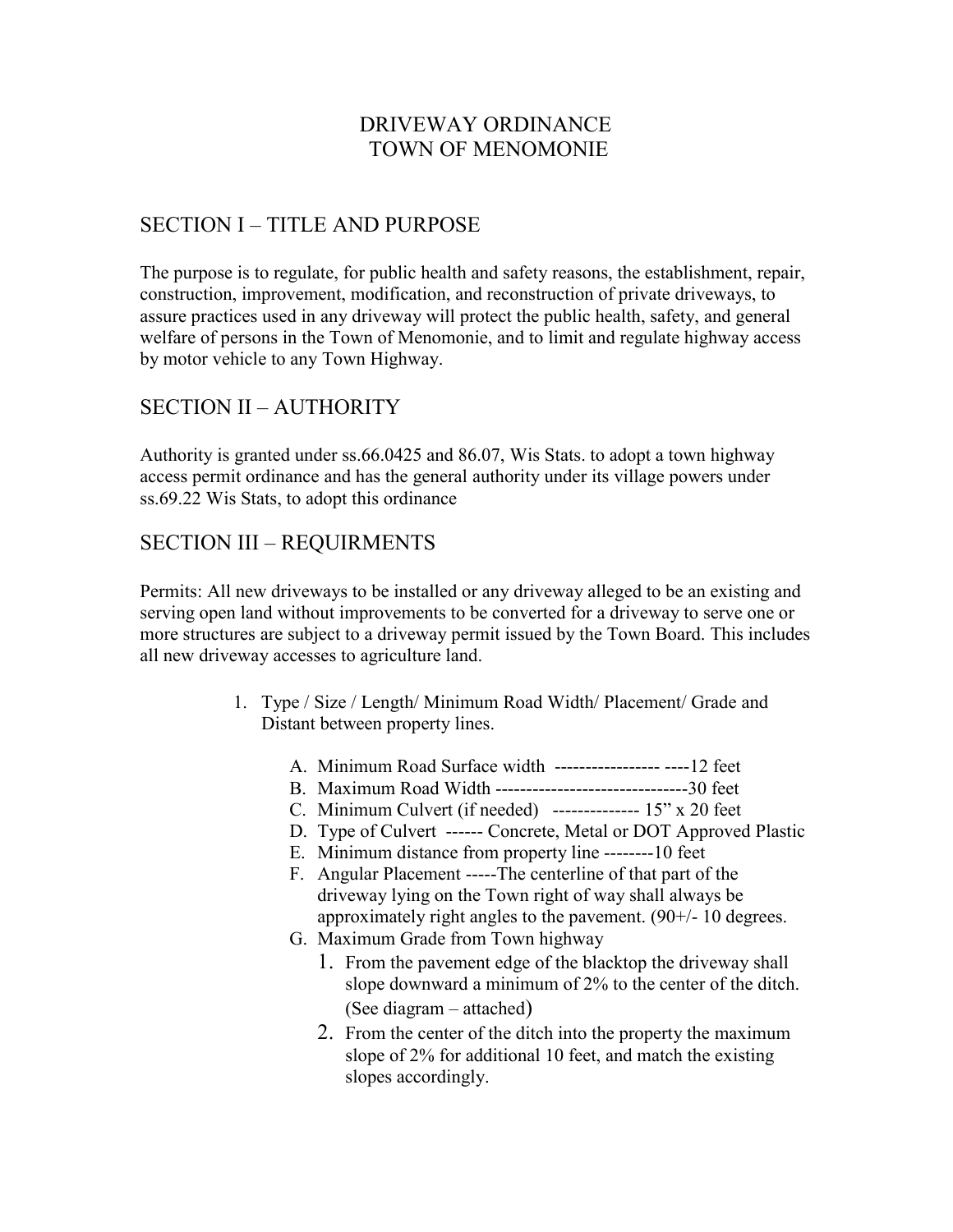## SECTION IV – APPLICATION AND PERMIT PROVISIONS

Application and permit shall be obtained from the Clerk or Chairman (see enclosure / attachment), and fully filled out as for location, section, owner of property and street location; and submitted to the Town Chairman along with the permit fee prior to construction of the driveway.

- 1. Sketch Map: A rough sketch showing the conceptual idea and project, approximate location and dimension of the project. Stake the center of the proposed driveway for inspection.
- 2. Permit will be valid for 1 year.
- 3. Fee: An application/permit fee of \$75.00 that is nonrefundable
- 4. The applicant shall notify the Town Chairman or his designee within 10 days after completion of the construction of said driveway, the Town shall conduct an inspection of the driveway to ensure full compliance and shall issue a Town Driveway Occupancy Permit.
- 5. The Town board has the right to reject any proposed driveway for safety reasons, which includes site distance, erosion concerns or excess numbers of driveways per parcel.
- 6. Under certain circumstances the Town board or their designee will be on site at the time of installation to insure conformability to the ordinance.
- 7. If found not in compliance with this ordinance the owner will have 15 days to correct it. If it is not corrected the Town will install per ordinance and charge the cost back to the landowner.
- 8. The Town board shall designate size and type of culvert prior to placement of the culvert.

### SECTION V – PENALTIES

1. Upon failure to obtain a permit prior to placement of the driveway, the property owners will be assessed \$200.00 to their property taxes plus addition cost to remove the driveway.

#### SECTION VI – MAINTENANCE

1. It shall be the owner's responsibility to maintain said driveway. The Town shall not be responsible for any removal of snow, ice, etc even